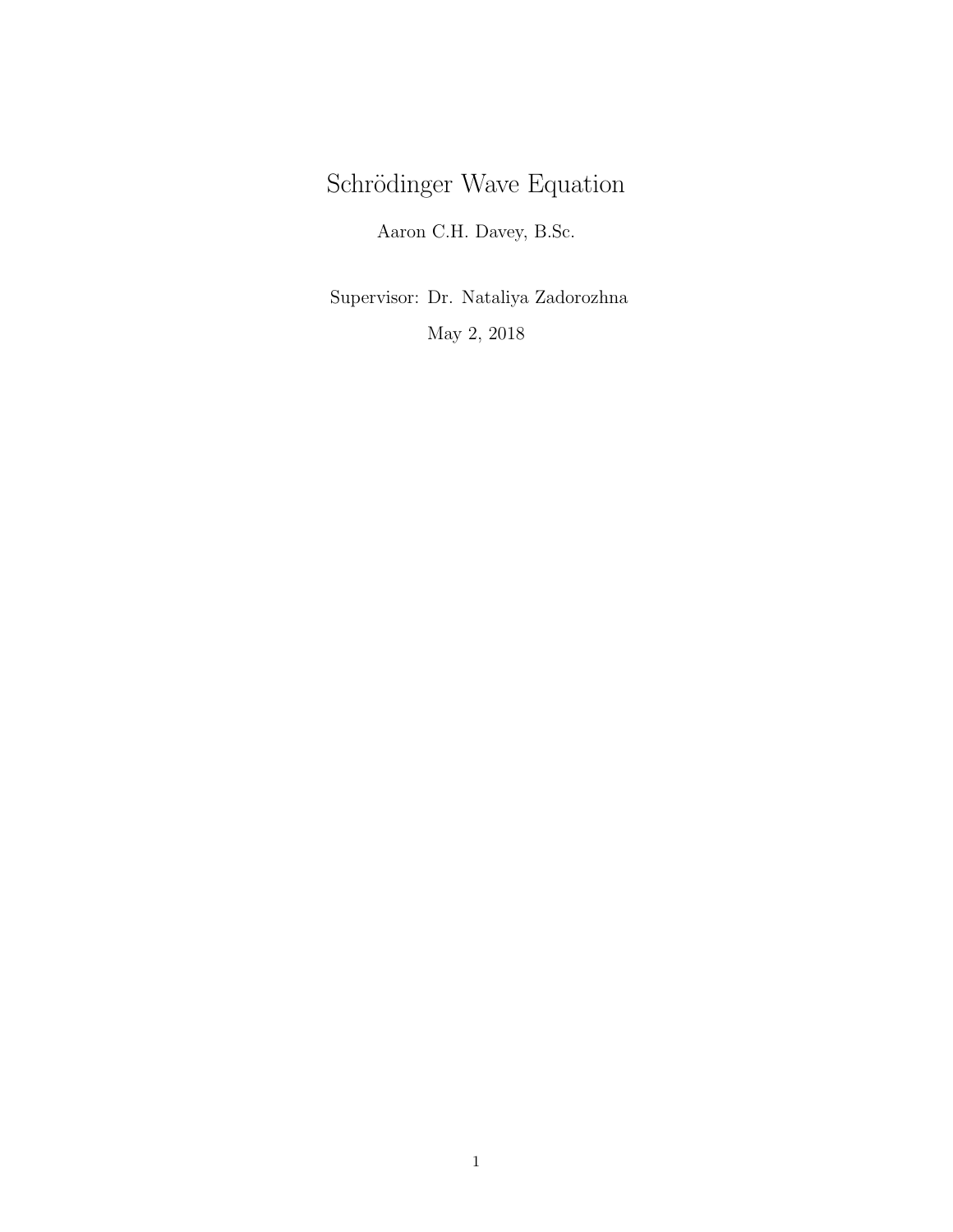#### 1 Abstract

The father of quantum mechanics, Erwin Schrödinger, was one of the most important figures in the development of quantum theory. He is perhaps best known for his contribution of the wave equation, which would later result in his winning of the Nobel Prize for Physics in 1933. The Schrödinger wave equation describes the quantum mechanical behaviour of particles and explores how the Schrödinger wave functions  $\psi(x)$  of a system change over time. This project is concerned about exploring the one-dimensional case of the Schrödinger wave equation in a harmonic oscillator system. We will give the solutions, called eigenfunctions, of the equation that satisfy certain conditions. Furthermore, we will show that this happens only for particular values called eigenvalues.

### 2 The Schrödinger Wave Equation Problem

In quantum mechanics, the steady-state Schrödinger wave equation corresponding to a one dimensional problem is the ordinary differential equation below:

$$
-\frac{\hbar^2}{2\mu}\frac{d^2\psi}{dx^2} + V(x)\psi = E\psi\tag{2.1}
$$

where  $\hbar$  is Planck's constant divided by  $2\pi$ , E is the total energy of the quantum mechanical system and  $V(x)$  is the potential function for the system.

For example, the potential energy function for the distance between atoms in a diatomic molecule, oscillating in the neighbourhood of a stable equilibrium position, may be approximated by the following equation:

$$
V(x) = \frac{1}{2}\mu\omega^2 x^2\tag{2.2}
$$

where  $\omega$  is (loosely) called the classical frequency of the harmonic oscillator and  $\mu$  is the reduced mass of the system. Substituting this into our original ODE gives the Schrödinger equation for the linear harmonic oscillator as shown below:

$$
-\frac{\hbar^2}{2\mu}\frac{d^2\psi}{dx^2} + \frac{1}{2}\mu\omega^2 x^2 \psi = E\psi
$$
\n(2.3)

The function  $\rho(x) = |\psi(x)|$ <sup>2</sup> is interpreted as a probability density function for the position of a particle in the system. Thus,  $\rho(x) dx = |\psi(x)|$  $\alpha$  dx is the probability that upon a measurement of the particle's position, it will be found in an interval of width  $dx$  about the point x. It follows that physically admissible solutions  $\psi(x)$ , known as Schrödinger wave functions, are required to satisfy the following:

$$
\psi \to 0 \text{ as } |x| \to \infty \tag{2.4}
$$

$$
\int_{-\infty}^{\infty} |\psi(x)|^2 dx = 1
$$
\n(2.5)

For this project, show that the solutions of the Schrödinger equation (Eq. 1.3), satisfying the conditions above, occur only for certain eigenvalues of  $E$ . The corresponding solutions, or Schrödinger wave functions, are called eigenfunctions of the problem.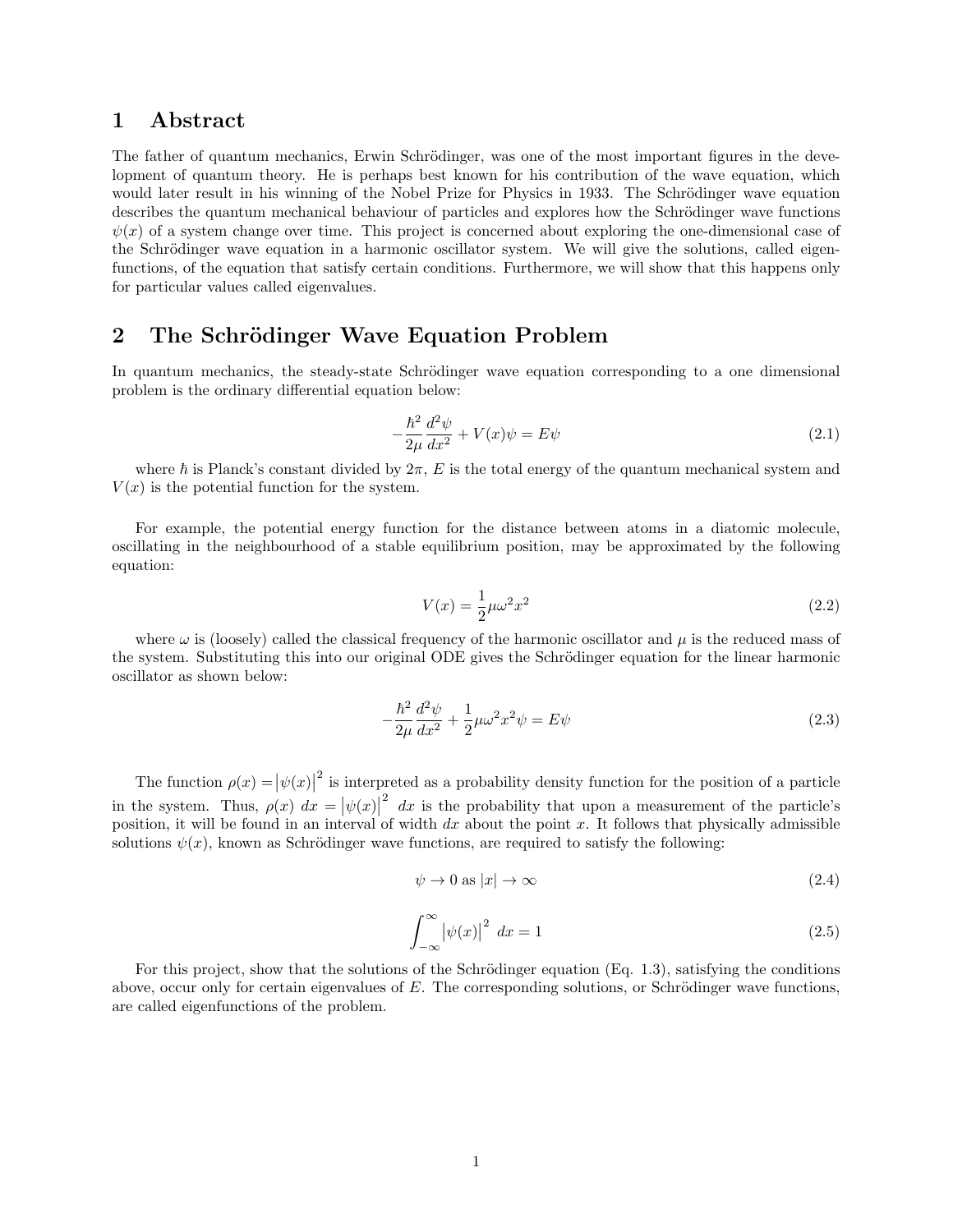#### 3 The History of the Schrödinger Equation

Erwin Schrödinger published a paper on his wave equation in 1926, which became the foundation of the theory of quantum mechanics later. The Schrödinger wave equation is used to describe waves where there are significant quantum effects in some particular physical system [1]. It is a type of equation from the broader category of wave equations, which describe how waves propagate in space such as, for example, ocean water waves. Werner Heisenberg published a different theory explaining different types of occurrences in atoms just before Schrödinger published his paper; Schrödinger showed that they were in fact equivalent theories even though at first glance they seemed to be fairly unrelated [1]. Since the Schrödinger theory is easier to grasp, this will be the focus of this research report. It should also be noted that Schrödinger won the 1933 Nobel Prize in Physics for his research.

Physicists now know that particles can exhibit wave-like behaviours and that a particle's position and momentum cannot both be known exactly; the Schrödinger equation gives probability distributions but cannot predict the exact result for either. A famous example showing that a particle exhibits wave behaviour is the double-slit experiment. Electrons fired through a screen, one at a time, with two slits in it will then hit a photosensitive detector screen behind it. Thinking of electrons as particles and not waves, we predict that we will see roughly two bright columns on the detector screen where the particles are most likely to hit. In fact, we see a spreading out pattern similar to the same experiment using water waves as a result of their interference pattern. We find bright bands alternating with dark bands, showing the places where the water waves amplify and where they cancel each other out.

We will be examining a particular system where the Schrödinger equation can be applied; this system is called the simple harmonic oscillator. In particular, it is called the quantum harmonic oscillator system, one of the most significant models in quantum mechanics. Its significance lies partly in the fact that exact analytical solutions are known, which we will attempt to extract in the report via the power series solution method. It should be noted that usually solutions are found using the Laplace transform or by way of the Fourier transform.

#### 4 Solutions of the Schrödinger Wave Equation

First, we start off with the one dimensional Schrödinger wave equation, which we note is the only case that it is in the form of an ordinary differential equation and not a partial differential equation. This is due to the increasing complexity when adding more space dimensions; the wave equation must adjust to this accordingly.

$$
-\frac{\hbar^2}{2\mu}\frac{d^2\psi}{dx^2} + V(x)\psi = E\psi\tag{4.1}
$$

$$
-\frac{\hbar^2}{2\mu}\frac{d^2\psi}{dx^2} + \frac{1}{2}\mu\omega^2 x^2 \psi = E\psi
$$
\n(4.2)

The latter equation is the Schrödinger wave equation for the linear harmonic oscillator, which will be the main focus of this report. We shall try to find solutions to this equation and by first obtaining the standard form of the Schrödinger wave equation:

$$
-\frac{\hbar^2}{2\mu}\frac{d^2\psi}{dx^2} + \frac{1}{2}\mu\omega^2 x^2 \psi = E\psi
$$
\n(4.3)

$$
-\frac{\hbar^2}{2\mu}\frac{d^2\psi}{dx^2} + \frac{1}{2}\mu\omega^2 x^2 \psi - E\psi = 0
$$
\n(4.4)

$$
\frac{d^2\psi}{dx^2} + \frac{1}{2}\mu\omega^2 x^2 \left(-\frac{2\mu}{\hbar^2}\right)\psi - E\left(-\frac{2\mu}{\hbar^2}\right)\psi = 0\tag{4.5}
$$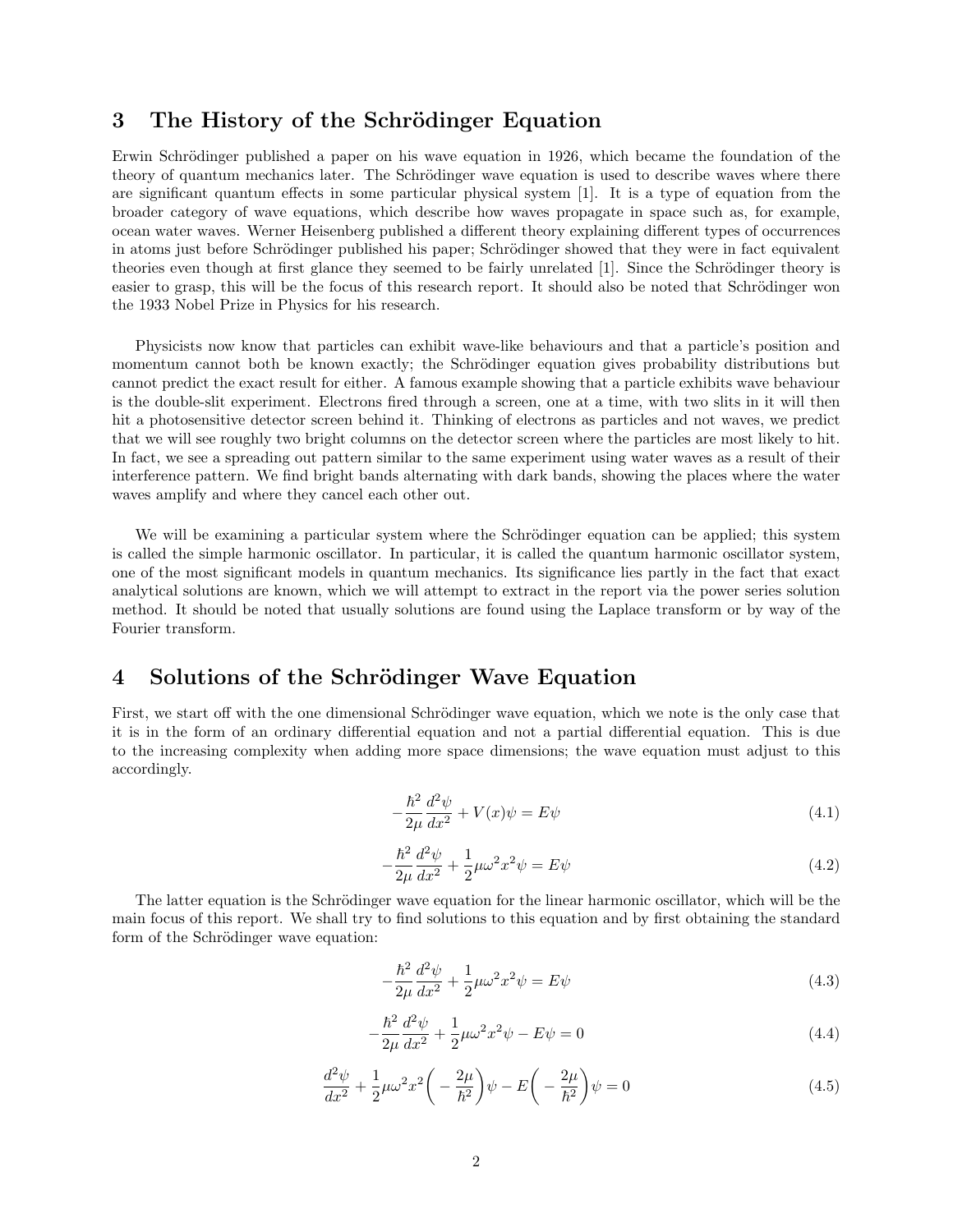$$
\frac{d^2\psi}{dx^2} - \frac{\mu^2 \omega^2 x^2}{\hbar^2} \psi + \frac{2\mu E}{\hbar^2} \psi = 0
$$
\n(4.6)

$$
\frac{d^2\psi}{dx^2} - \left(\frac{\mu^2 \omega^2 x^2}{\hbar^2} - \frac{2\mu E}{\hbar^2}\right)\psi = 0
$$
\n(4.7)

Now that we have the equation in standard form, we will perform a variety of operations to transform the Schrödinger wave equation into a more useable form.

$$
\frac{d^2\psi}{dx^2} = \left(\frac{\mu^2\omega^2x^2}{\hbar^2} - \frac{2\mu E}{\hbar^2}\right)\psi\tag{4.8}
$$

$$
\frac{d^2\psi}{dx^2} = -\frac{\mu\omega}{\hbar} \left(\frac{2E}{\hbar\omega} - \frac{\mu\omega}{\hbar}x^2\right)\psi\tag{4.9}
$$

Let  $\frac{2E}{\hbar\omega} = \lambda$ , allowing us to simplify our equation. After making the above substitution, we have the following:

$$
\frac{d^2\psi}{dx^2} = -\frac{\mu\omega}{\hbar} \left(\lambda - \frac{\mu\omega}{\hbar}x^2\right)\psi\tag{4.10}
$$

We have conveniently factored out certain values to obtain the above equation; clearly, another substitution would be beneficial. We shall change our independent variable from x to  $\xi$ , since it is more convenient to work with dimensionless variables, using the following method below. First, let us have the following, choosing the new variable to allow for significant cancellations later:

$$
\xi = \sqrt{\frac{\mu \omega}{\hbar}} x \tag{4.11}
$$

Now, we have that:

$$
\frac{\partial \psi}{\partial \xi} = \frac{\partial \psi}{\partial x} \cdot \frac{\partial x}{\partial \xi} = \sqrt{\frac{\hbar}{\mu \omega}} \frac{\partial \psi}{\partial x}
$$
(4.12)

Then, the second partial derivative is as follows:

$$
\frac{\partial^2 \psi}{\partial \xi^2} = \frac{\partial}{\partial \xi} \left( \sqrt{\frac{\hbar}{\mu \omega}} \frac{\partial \psi}{\partial x} \right) = \frac{\partial}{\partial x} \left( \sqrt{\frac{\hbar}{\mu \omega}} \frac{\partial \psi}{\partial x} \right) \frac{\partial x}{\partial \xi} = \sqrt{\frac{\hbar}{\mu \omega}} \frac{\partial^2 \psi}{\partial x^2} \cdot \sqrt{\frac{\hbar}{\mu \omega}} = \frac{\hbar}{\mu \omega} \frac{\partial^2 \psi}{\partial x^2}
$$
(4.13)

Therefore, we have:

$$
\frac{\partial^2 \psi}{\partial \xi^2} = \frac{\hbar}{\mu \omega} \frac{\partial^2 \psi}{\partial x^2} \Longrightarrow \frac{\partial^2 \psi}{\partial x^2} = \frac{\mu \omega}{\hbar} \frac{\partial^2 \psi}{\partial \xi^2}
$$
(4.14)

After making the substitution for  $\xi$  and the derived second partial derivative, we obtain the following equation:

$$
\frac{\mu\omega}{\hbar}\frac{d^2\psi}{d\xi^2} = -\frac{\mu\omega}{\hbar}\left(\lambda - \xi^2\right)\psi\tag{4.15}
$$

$$
\frac{d^2\psi}{d\xi^2} = -(\lambda - \xi^2)\psi\tag{4.16}
$$

$$
\frac{d^2\psi}{d\xi^2} + (\lambda - \xi^2)\psi = 0\tag{4.17}
$$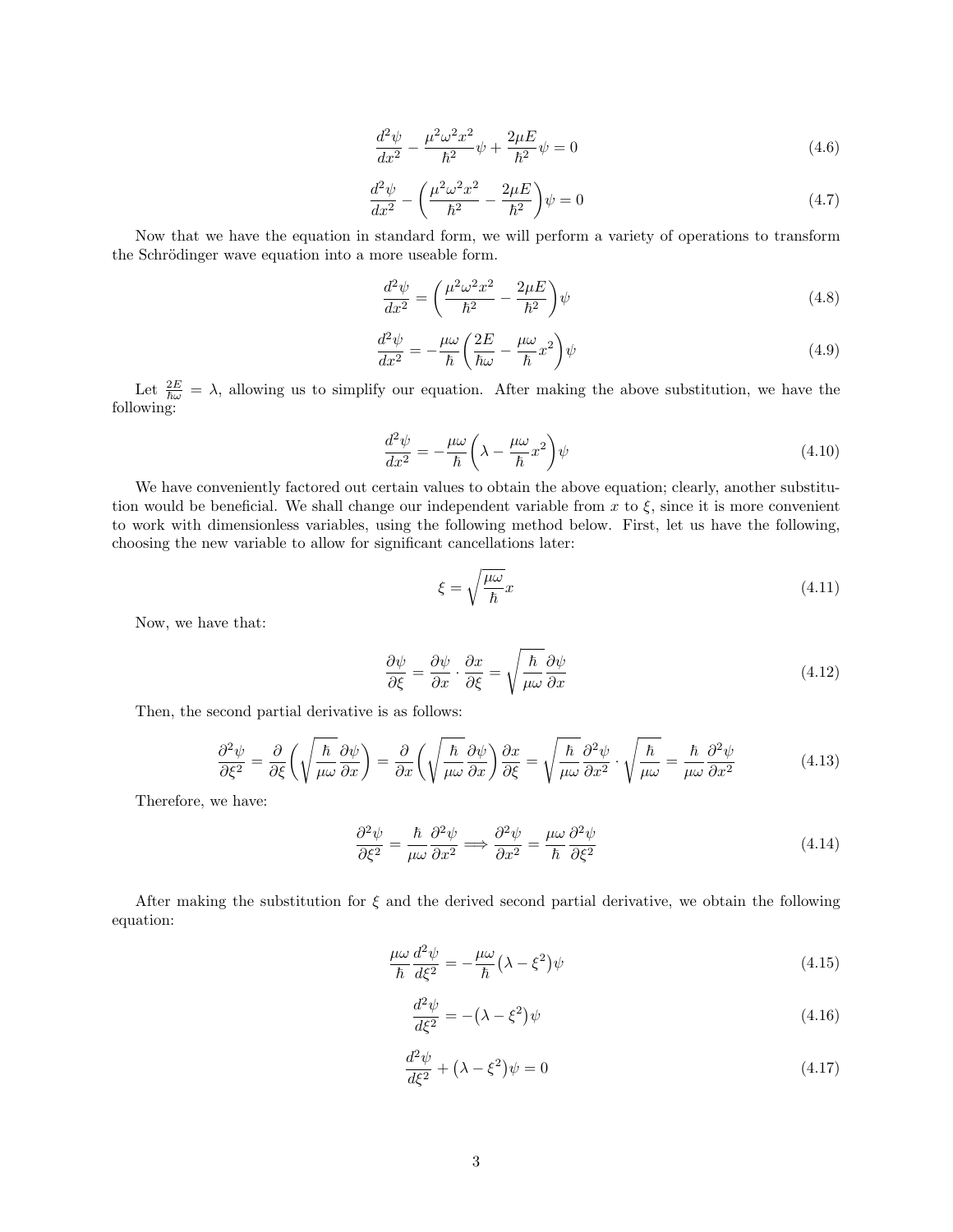We have reduced the original equation to an easier to handle, second order ordinary differential equation, as shown above. Now, we need to find solutions to the ordinary differential equation; we will assume these solutions are of the following form:

$$
\psi(\xi) = e^{-\frac{\xi^2}{2}} y(\xi) \tag{4.18}
$$

Taking the derivative of this equation with respect to  $\xi$ , we obtain the following:

$$
\frac{\partial \psi}{\partial \xi} = -\xi e^{-\frac{\xi^2}{2}} y(\xi) + e^{-\frac{\xi^2}{2}} y'(\xi)
$$
\n(4.19)

Since we want to obtain a second order differential equation, matching with the one we obtained from the Schrödinger equation, we take the derivative with respect to  $\xi$  once again, shown below:

$$
\frac{\partial^2 \psi}{\partial \xi^2} = -\xi e^{-\frac{\xi^2}{2}} \left( -\xi y(\xi) \right) + e^{-\frac{\xi^2}{2}} \left( -\xi y(\xi) \right)' + y'(\xi) \left( -\xi e^{-\frac{\xi^2}{2}} \right) + e^{-\frac{\xi^2}{2}} y''(\xi) \tag{4.20}
$$

$$
\frac{\partial^2 \psi}{\partial \xi^2} = \xi^2 y(\xi) e^{-\frac{\xi^2}{2}} + e^{-\frac{\xi^2}{2}} \left( -y(\xi) + (-\xi) y'(\xi) \right) - \xi y'(\xi) e^{-\frac{\xi^2}{2}} + e^{-\frac{\xi^2}{2}} y''(\xi) \tag{4.21}
$$

$$
\frac{\partial^2 \psi}{\partial \xi^2} = \xi^2 y(\xi) e^{-\frac{\xi^2}{2}} - e^{-\frac{\xi^2}{2}} y(\xi) - 2\xi y'(\xi) e^{-\frac{\xi^2}{2}} + e^{-\frac{\xi^2}{2}} y''(\xi)
$$
(4.22)

Therefore, we have the following:

$$
\frac{\partial \psi}{\partial \xi} = -\xi e^{-\frac{\xi^2}{2}} y(\xi) + e^{-\frac{\xi^2}{2}} y'(\xi)
$$
\n(4.23)

and

$$
\frac{\partial^2 \psi}{\partial \xi^2} = \xi^2 y(\xi) e^{-\frac{\xi^2}{2}} - e^{-\frac{\xi^2}{2}} y(\xi) - 2\xi y'(\xi) e^{-\frac{\xi^2}{2}} + e^{-\frac{\xi^2}{2}} y''(\xi)
$$
(4.24)

We will now substitute these into our second order ordinary differential equation:

$$
\frac{d^2\psi}{d\xi^2} + (\lambda - \xi^2)\psi = 0\tag{4.25}
$$

$$
\xi^2 y(\xi) e^{-\frac{\xi^2}{2}} - e^{-\frac{\xi^2}{2}} y(\xi) - 2\xi y'(\xi) e^{-\frac{\xi^2}{2}} + e^{-\frac{\xi^2}{2}} y''(\xi) + (\lambda - \xi^2) e^{-\frac{\xi^2}{2}} y(\xi) = 0
$$
\n(4.26)

$$
e^{-\frac{\xi^2}{2}}\left(\xi^2 y(\xi) - y(\xi) - 2\xi y'(\xi) + y''(\xi) + (\lambda - \xi^2)y(\xi)\right) = 0
$$
\n(4.27)

We shall now divide by  $e^{-\frac{\xi^2}{2}}$  and expand:

$$
\xi^2 y(\xi) - y(\xi) - 2\xi y'(\xi) + y''(\xi) + \lambda y(\xi) - \xi^2 y(\xi) = 0
$$
\n(4.28)

$$
y''(\xi) - 2\xi y'(\xi) + (\lambda - 1)y(\xi) = 0
$$
\n(4.29)

There are several methods for solving the Hermite equation, though according to the literature the most common way of tackling it is to find series solutions. First, we have the following:

$$
y(\xi) = \sum_{n=0}^{\infty} a_n \xi^n
$$
\n(4.30)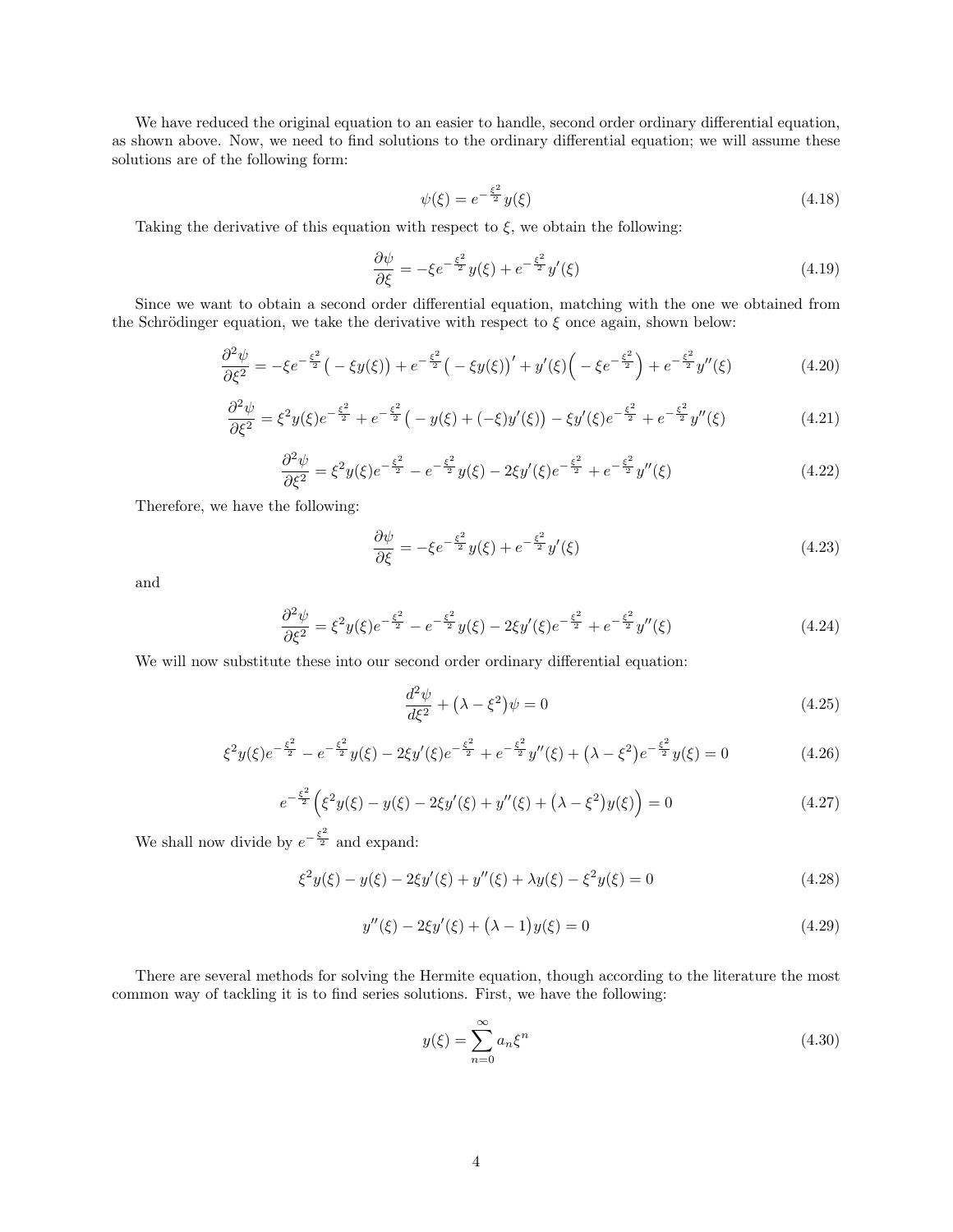Since we need the derivatives of  $y(\xi)$ , we will take the derivative and second derivative with respect to the power series solution above, as follows:

$$
y'(\xi) = \sum_{n=1}^{\infty} n a_n \xi^{n-1}
$$
\n(4.31)

$$
y''(\xi) = \sum_{n=2}^{\infty} n(n-1)a_n \xi^{n-2}
$$
\n(4.32)

Now, we want all the indices of the sums to be the same, specifically we want all of them to start at  $n = 0$ . We shift the indices of  $y'(\xi)$  and  $y''(\xi)$  to obtain the following:

$$
y'(\xi) = \sum_{n=0}^{\infty} (n+1)a_{n+1}\xi^n
$$
\n(4.33)

$$
y''(\xi) = \sum_{n=0}^{\infty} (n+2)(n+1)a_{n+2}\xi^n
$$
\n(4.34)

We shall substitute our power series and its derivatives into our Hermite equation:

$$
\sum_{n=0}^{\infty} (n+2)(n+1)a_{n+2}\xi^{n} - 2\xi \sum_{n=0}^{\infty} (n+1)a_{n+1}\xi^{n} + (\lambda - 1)\sum_{n=0}^{\infty} a_n \xi^{n} = 0
$$
\n(4.35)

$$
\sum_{n=0}^{\infty} (n+2)(n+1)a_{n+2}\xi^{n} - 2\sum_{n=0}^{\infty} (n+1)a_{n+1}\xi^{n+1} + (\lambda - 1)\sum_{n=0}^{\infty} a_n \xi^{n} = 0
$$
\n(4.36)

Our middle series term has  $\xi^{n+1}$ , therefore, we will shift the index once more:

$$
2\sum_{n=0}^{\infty} (n+1)a_{n+1}\xi^{n+1} \Longrightarrow 2\sum_{n=1}^{\infty} na_n\xi^n
$$
\n(4.37)

Notice that we can start this series at  $n = 0$  since the whole series will be equal to zero; this makes it perfect when changed in our substitution above.

$$
\sum_{n=0}^{\infty} (n+2)(n+1)a_{n+2}\xi^n - 2\sum_{n=0}^{\infty} na_n\xi^n + (\lambda - 1)\sum_{n=0}^{\infty} a_n\xi^n = 0
$$
\n(4.38)

$$
\sum_{n=0}^{\infty} (n+2)(n+1)a_{n+2}\xi^n - 2na_n\xi^n + (\lambda - 1)a_n\xi^n = 0
$$
\n(4.39)

$$
\sum_{n=0}^{\infty} \left( (n+2)(n+1)a_{n+2} - 2na_n + (\lambda - 1)a_n \right) \xi^n = 0 \tag{4.40}
$$

$$
\sum_{n=0}^{\infty} \left( (n+2)(n+1)a_{n+2} - (2n+1-\lambda)a_n \right) \xi^n = 0 \tag{4.41}
$$

Since the whole series is equal to zero, this means that the coefficients are equal to zero:

$$
(n+2)(n+1)a_{n+2} - (2n+1-\lambda)a_n \tag{4.42}
$$

Hence, we obtain the following recurrence relation:

$$
a_{n+2} = \frac{(2n+1-\lambda)}{(n+2)(n+1)} a_n \tag{4.43}
$$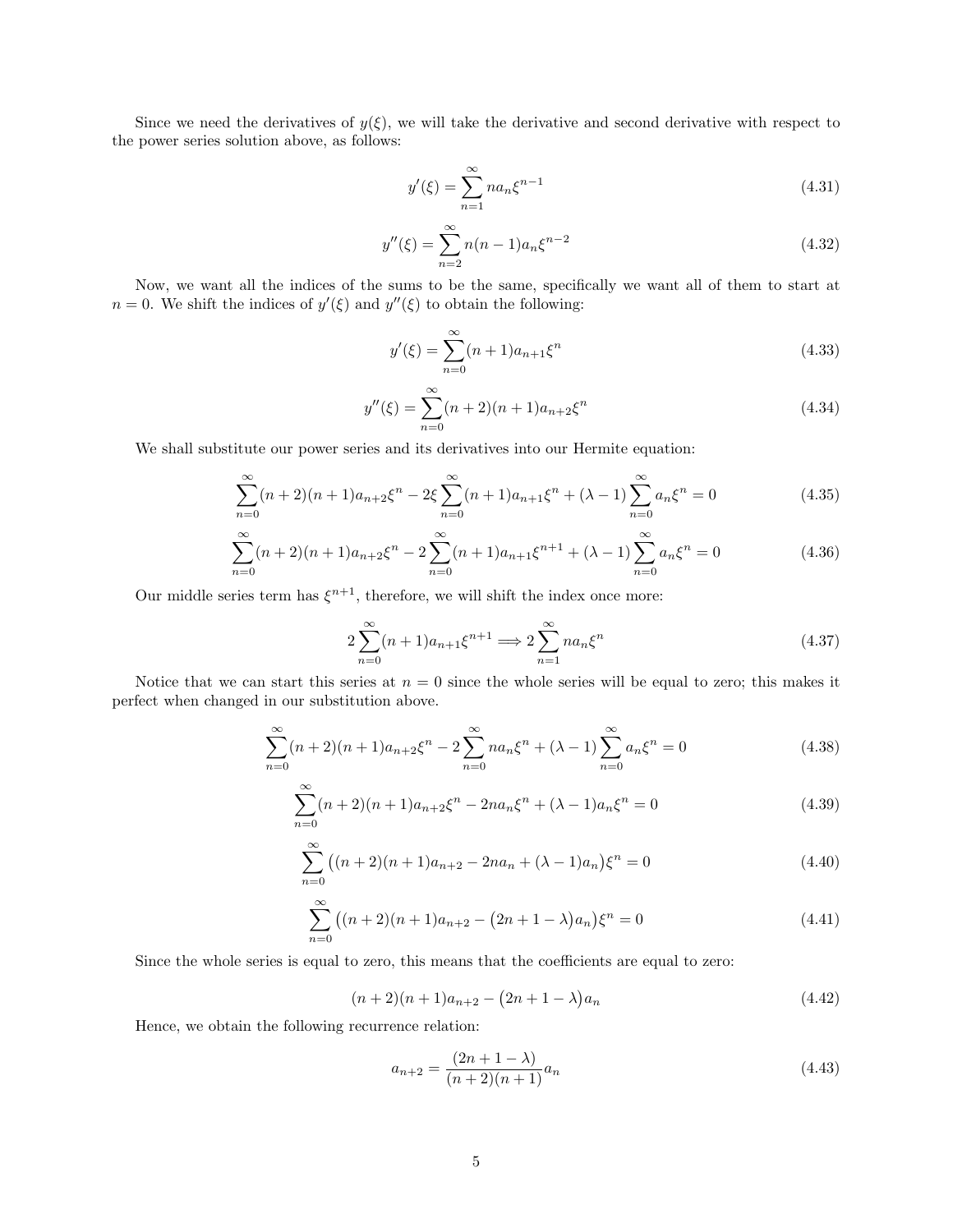We would need to be given the values of  $a_0$  and  $a_1$  which correspond to  $y(0)$  and  $y'(0)$ ; respectively. Note that  $y(0)$  corresponds to the particle's displacement and  $y'(0)$  corresponds to the particle's velocity. This power series would become an infinite polynomial as n becomes arbitrarily large and would be a divergent series. We can see it is divergent by comparing it to the series of  $e^{u^2}$ , whose coefficients behave exactly like those in our own series, as we will see below.

$$
e^{z^2} = \sum_{k=0}^{\infty} \frac{(z^2)^k}{k!} = \sum_{k=0}^{\infty} \frac{z^{2k}}{k!}
$$
 (4.44)

Let  $n = 2k$ , then we have:

$$
e^{z^2} = \sum_{k=0}^{\infty} \frac{z^{2k}}{k!} = \sum_{n=0,2,4,...}^{\infty} \frac{z^n}{\left(\frac{n}{2}\right)!}
$$
(4.45)

Check the coefficients of this series as follows, when  $n \to \infty$ :

$$
\frac{c_{n+2}}{c_n} = \frac{\left(\frac{n}{2}\right)!}{\left(\frac{n+2}{2}\right)!} = \frac{1}{\frac{n}{2}+1} = \frac{2}{n\left(1+\frac{2}{n}\right)} \approx \frac{2}{n} \Longrightarrow c_{n+2} \approx \frac{2}{n} c_n; \ n \in \{0, 1, 2, \dots\}
$$
\n(4.46)

Therefore, we can see from the recursion relation of our original series that as  $n \to \infty$ , we have:

$$
a_{n+2} = \frac{(2n+1-\lambda)}{(n+2)(n+1)} a_n \Longrightarrow a_{n+2} \approx \frac{2}{n} a_n; \ n \in \{0, 1, 2, \dots\}
$$
\n(4.47)

We do not want to obtain an infinite polynomial and therefore want the series to terminate beyond a given n. First, recall that  $\lambda = \frac{2E}{\hbar \omega}$ . Then if for some specific total energy E we can get  $\lambda$  to be an odd integer such that  $2n + 1 - \lambda$  in the numerator of our recursion relation is zero, we can terminate the series since all coefficients after will be zero as well.

$$
2n + 1 - \lambda = 0 \Longrightarrow \lambda = 2n + 1 \Longrightarrow \frac{2E}{\hbar\omega} = 2n + 1 \Longrightarrow E_n = \hbar\omega\left(n + \frac{1}{2}\right); \ n \in \{0, 1, 2, \dots\} \tag{4.48}
$$

Therefore, we have the total energy at the  $n^{th}$  energy level, where  $n = 0$  is the ground state and  $n \ge 1$ are excited states [1]. It is an important note that the energies are very specific values at each energy level; in other words, they are quantized [1]. Physicists call the power series solutions obtained above Hermite polynomials denoted  $y(\xi) = H_n(\xi)$  [1]. Therefore, our coefficient  $a_n$  will be the last nonzero term before the series terminates, since  $a_{n+2} = 0$ , and so we can write our solution in the form of a finite polynomial:

$$
H_n(\xi) = y(\xi) = a_n \xi^n + a_{n-2} \xi^{n-2} + \dots; \ n \in \{0, 1, 2, \dots\}
$$
\n(4.49)

and this Hermite polynomial is the solution to the equation:

$$
y''(\xi) - 2\xi y'(\xi) + (\lambda - 1)y(\xi) = 0
$$
\n(4.50)

Of course, this solution depends on whether we are using the recursion relation starting with  $a_0$  giving the even solution or  $a_1$  giving the odd solution.

Hence, we have that our solutions to the second order differential equation:

$$
\frac{d^2\psi}{d\xi^2} + (\lambda - \xi^2)\psi = 0\tag{4.51}
$$

are as follows:

$$
\psi(\xi) = e^{-\frac{\xi^2}{2}} y(\xi) \Longrightarrow \psi_n(\xi) = A_n e^{-\frac{\xi^2}{2}} H_n(\xi); \ n \in \{0, 1, 2, \dots\}
$$
\n(4.52)

where  $A_n$  are normalization constants and the  $H_n(\xi)$  are the Hermite polynomials, which we will not explicitly write out here.